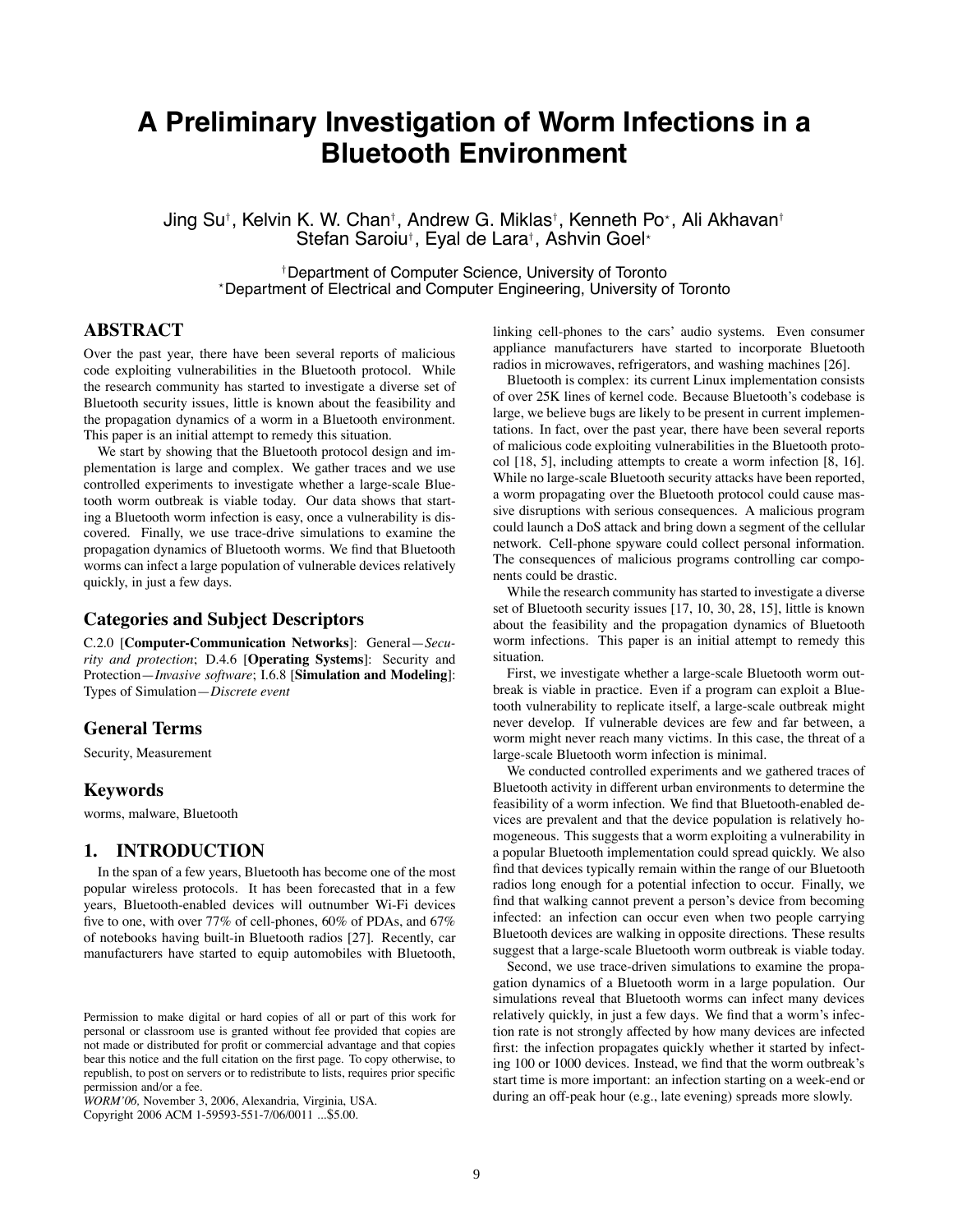While preliminary, our findings have a few implications. First, although Bluetooth worms spread orders of magnitude more slowly than Internet worms, Bluetooth worms spread quickly enough that human-mediated counter-response will be difficult to implement in practice. Second, defense solutions based on geographical locality could be adequate for Bluetooth worms. For example, placing monitoring points in high-traffic locations, such as airports, could prevent a large-scale worm outbreak. Section 7 discusses our implications in more detail.

The rest of the paper is organized as follows. Section 2 presents a brief Bluetooth primer. In Section 3, we discuss how Bluetooth worms are different from other types of worms. In Section 4, we describe the diversity of known security attacks on the Bluetooth protocol. In Section 5, we investigate the feasibility of a large-scale Bluetooth worm outbreak today. In Section 6, we use simulations to examine the propagation dynamics of Bluetooth worms. Finally, in Section 7 we present our conclusions and we briefly discuss the implications of our findings.

#### **2. A BRIEF BLUETOOTH PRIMER**

Bluetooth [3] is a communication protocol for low-power, wireless devices operating in the unlicensed band at 2.4GHz. While the Bluetooth specification makes provision for ranges of up to 100 meters, most of the radios of today's mobile devices have ranges of 10-20 meters.

There are two ways in which a device can initiate a Bluetooth connection: (1) by directly contacting the address of another device, or (2) by broadcasting "inquiry" messages to discover other devices. Most of today's Bluetooth devices provide the user with the option to make them discoverable. Upon receiving an "inquiry" message, a discoverable Bluetooth device will reply with an answer that includes its user-configurable device name and its device type (e.g., a cell-phone or a laptop). In our experiments, we used the "inquiry" mechanism to discover other nearby devices. Because Bluetooth devices can be set to be non-discoverable, our trace-based estimates on the prevalence of Bluetooth devices are conservative. However, there are well-known brute-force ways to discover nondiscoverable Bluetooth devices [30].

Bluetooth supports two types of link-layer connections: a synchronous connection-oriented (SCO) link, where no lost packets are retransmitted, and an asynchronous communication link (ACL) where packet retransmission is applied. Once a link is formed, data can be exchanged using a socket-based interface in a manner similar to Internet-based protocols. Setting-up a Bluetooth connection is time-consuming; in fact, for short transfers, the time spent setting up the connection dominates the transfer times. This indicates that the connection setup time affects a Bluetooth worm infection rate. Section 5 provides quantitative data on the throughput and setup connections times in Bluetooth.

When communicating, two devices can use cryptographic protocols to create a shared key. With this key, they can encrypt all data exchanged between them. This key is also used in subsequent re-connections; in this way, device re-authentication is no longer necessary. In Bluetooth, creating a shared key is called "pairing" two devices. To generate the shared key, Bluetooth uses a perconnection unique PIN: a number having four to seven digits.

# **3. BLUETOOTH WORMS ARE DIFFERENT THAN OTHER WORMS**

This section describes how the characteristics of Bluetooth worms are different than those of Internet worms and worms propagating in mobile ad-hoc networks (MANETS.)

| Bluetooth kernel stack TCP/IP kernel stack Bluetooth library |     |      | libc |
|--------------------------------------------------------------|-----|------|------|
| 25K (9K drivers)                                             | 50K | 45 K | 526K |

**Table 1: The number of lines of code of the Bluetooth kernel and libraries in Linux kernel 2.6.15: The Bluetooth kernel stack (including drivers) is half the size of the TCP/IP kernel stack. To support Bluetooth, an application must be linked with a Bluetooth library, such as "bluez-utils" [4]. This library has 45K lines of code.**

The way in which a worm infection propagates in a Bluetooth environment is likely to be different than the spread of an Internet worm [29, 23, 22]. On the Internet, a worm typically infects a well-provisioned PC over a fast, bandwidth-rich Internet connection. Once infected, an Internet host can choose to attack any other host with an Internet connection. In contrast, Bluetooth worms infect a different class of devices: mobile, power-constrained devices with Bluetooth radios. A Bluetooth infection occurs only when the infection source and the victim are located near each other, as most commodity Bluetooth radios only have a range of 10-20 meters. Unlike Internet worms, Bluetooth worms' propagation is driven by how the vulnerable devices interact, move, and travel.

At a first glance, Bluetooth worms are similar to worms propagating in MANETS [6, 7]: both types of worms propagate in mobile, power-constrained environments. However, worm infections over Bluetooth are likely to differ from worm infections in MANETS. First, unlike Bluetooth, MANETS typically support multi-hop routing: once infected, a node can attack any other node participating in the network. Second, the range of Bluetooth radios is approximately an order of magnitude smaller than the range of Wi-Fi radios. Third, there is a much wider variety of Bluetooth devices with different hardware and software characteristics than Wi-Fi devices. Finally, Bluetooth is a very popular protocol, deployed over millions of devices, whereas typical deployments of MANETS consist only of hundreds of nodes.

# **4. DIVERSITY OF BLUETOOTH SECURITY ATTACKS**

In this section, we show that Bluetooth-enabled devices are already subject to sophisticated types of attacks. We start by investigating the complexity of the Bluetooth protocol's design and implementation. Next, we examine three classes of known security attacks.

*Protocol Complexity.* The Bluetooth protocol is complex. The document presenting the core specification of Bluetooth's latest version has over 1200 pages [2]. Table 1 shows the number of lines of code for supporting Bluetooth in Linux kernel version 2.6.15. There are over 25K lines of kernel code implementing the Bluetooth stack and drivers in Linux. The Bluetooth code size is about half the size of the TCP/IP stack implementation. We believe these figures suggest that errors and bugs are likely to be present in current Bluetooth implementations.

*Cryptographic Vulnerabilities.* Previous work has analyzed the cryptographic properties of the Bluetooth authentication mechanism [14, 12, 1, 20, 19, 28]. While these vulnerabilities are unlikely to lead to large-scale worm infections, these results indicate that Bluetooth's authentication is weaker than previously claimed.

Shaked and Wool have shown that it is relatively easy to crack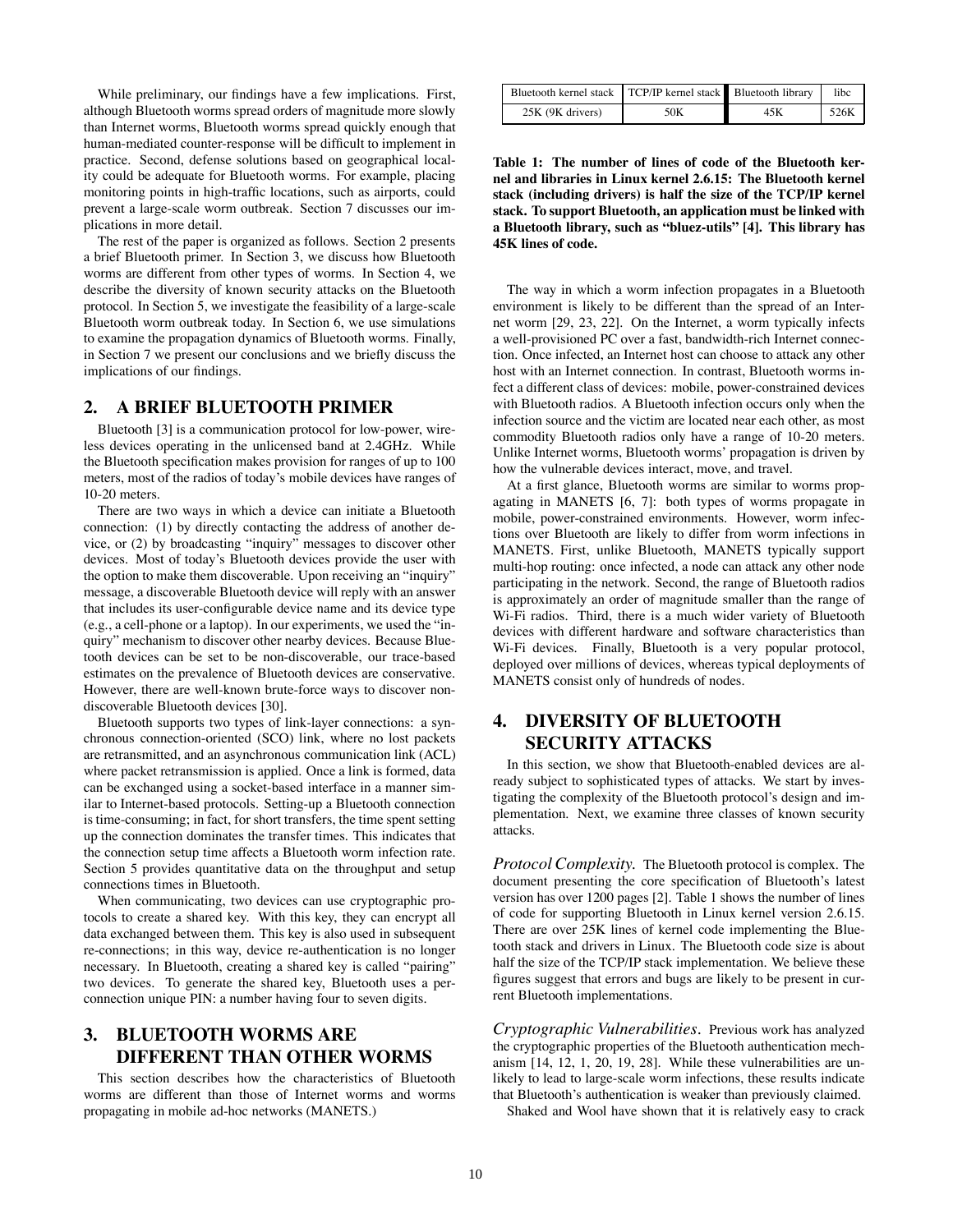the PIN used by a Bluetooth device when pairing with another device [28]. After finding the PIN, a malicious device can decrypt all communication exchanged between the paired devices or impersonate the victim device.

*Social Engineering-based Attacks.* A popular form of attack is to use a carefully chosen device name when pairing with the target device [5]. To complete the pairing process, the target device must ask for its user's permission while displaying the attacking device's name. A well chosen device name (e.g., "Your Friend" or "Secret Admirer") could convince the user to authorize the pairing. This type of attacks is known by the term of "bluejacking".

More recently, there have been reports of a Bluetooth virus outbreak [8]. Cabir is a software program that repeatedly scans for nearby Bluetooth-enabled devices. Upon discovering a new device, Cabir transmits an installation file disguised as a security management utility. Once target users accept the incoming file, their devices become infected. Because it requires user intervention, Cabir has not been able to reach and infect a large device population. However, there are reports of Cabir-infected Bluetooth devices found in stores selling cell-phones and cell-phone accessories [8].

*Attacks Exploiting Software Vulnerabilities.* Several attacks exploiting Bluetooth implementation vulnerabilities have been reported [18]. In these attacks, a malicious device can gain access to data on a vulnerable device, issue AT modem commands, or establish a unauthorized "pairing" relationship. A previous study has measured the prevalence of some of these software vulnerabilities in a trace of Bluetooth-enabled phones captured at CeBIT 2004, a large IT exhibition taking place in Hanover, Germany [13]. Their trace has captured 1,269 discoverable Bluetooth devices over a period of four days. This study found that many devices (i.e. between 6% and 33% depending on the phone type) exhibit exploitable software vulnerabilities. This software vulnerability allowed the authors to retrieve the Bluetooth devices' address books.

#### **Summary**

While no large-scale Bluetooth security attacks have been reported, a diverse set of known security vulnerabilities already exists. Their presence coupled with the complexity of the Bluetooth specification and its large codebase size make us believe that Bluetoothenabled devices will likely contend with increasingly complex attacks in the future, such as worms.

# **5. FEASIBILITY OF A BLUETOOTH WORM INFECTION**

Even if a worm could exploit a security vulnerability in the Bluetooth protocol to replicate itself, a large-scale Bluetooth worm outbreak might never develop. If vulnerable Bluetooth devices are few and far between, and most inter-device contacts are short, a worm might never reach many victims. In this case, the threat of a largescale Bluetooth worm infection is minimal.

In this section, we examine whether a large-scale Bluetooth worm outbreak is viable in practice. For this, we collected traces of Bluetooth activity and conducted controlled experiments in a Bluetooth environment. We use this data to answer four key questions:

1. Are discoverable Bluetooth-enabled devices prevalent today? While current figures estimate that 10% of today's cell-phones have Bluetooth radios [24], it is less clear whether Bluetooth devices

with discoverable radios are widespread. If discoverable Bluetooth devices are prevalent, a worm can find and infect many devices, once released.

2. How heterogeneous is the population of devices? A heterogeneous population is more resistant to a worm exploiting a single software vulnerability.

3. Are typical inter-device contact durations long enough to allow a worm to replicate? A worm infection occurs only when an infection source is in contact with the target long enough for the worm to exploit the vulnerability and replicate itself. Even if a worm outbreak occurs, short inter-device contacts could slow the worm's infection rate.

4. Can a worm replicate between two devices moving in opposite directions at human walking speeds? The relative speed between two people walking could be too high for a worm to replicate. In this case, a mobile source is less "effective" because it could "miss" all vulnerable devices moving in opposite direction.

## **5.1 Methodology of Our Experiments**

We collected three different traces of Bluetooth activity. Two of our traces are gathered inside Pacific Mall and Eaton Centre, two malls in Toronto, Canada. We gathered the third trace while riding the Toronto subway system. These three locations provide a broad coverage of different density and mobility characteristics one might find in various urban destinations.

We used Palm Tungsten T PDAs having 16MB of RAM with PalmOS version 5.0 to scan for Bluetooth devices. The Bluetooth radios of our PDAs are similar to the ones found in most commodity cell-phones: our empirical tests found that our PDAs' ranges are about 10 meters in an urban environment corresponding to the specifications presented on Palm's website [25]. Because a Bluetooth inquiry is a power-intensive procedure, we used a total of eight scanners. Each device sends "inquiries" over its Bluetooth interface. Our inquiry rate is variable: we increase it when no devices are discovered, and we decrease it when others answer our probes. We issue inquiries at least once every 10 seconds but never more often than once every 3 seconds. This variable rate deals with congestion scenarios when several devices answer simultaneously.

When collecting these traces, we had a behavior compatible to the environment we were scanning. For example, we were casually walking in the malls, we stopped briefly by their food courts, and we stood still while riding the subway. In this way, our data illustrates a scenario where an attacker behaves inconspicuously while launching a Bluetooth worm. We used two devices scanning simultaneously to collect the Eaton Centre and the Subway traces. We used only one device to collect the Pacific Mall trace.

We also conducted controlled experiments to determine whether walking can prevent a person's device from becoming infected. We placed one device on a wall at a T-junction hallway, while a person carried another device pacing themselves at a constant speed. The mobile device first issued inquiry requests. Once the stationary device is discovered, the mobile device transmitted a file. We performed several experiments. We set the size of the file at 500 bytes and at 25KB. We moved the mobile device at a speed of 1 m/s, corresponding to a typical walking speed, and 2 m/s, to approximate the relative speed of two people walking in opposite directions. Each experiment is repeated five times. Figure 1 illustrates the topology of our experimental setting. We chose the T-junction hallway because it combines both line-of-sight and obstructed inter-device transmissions.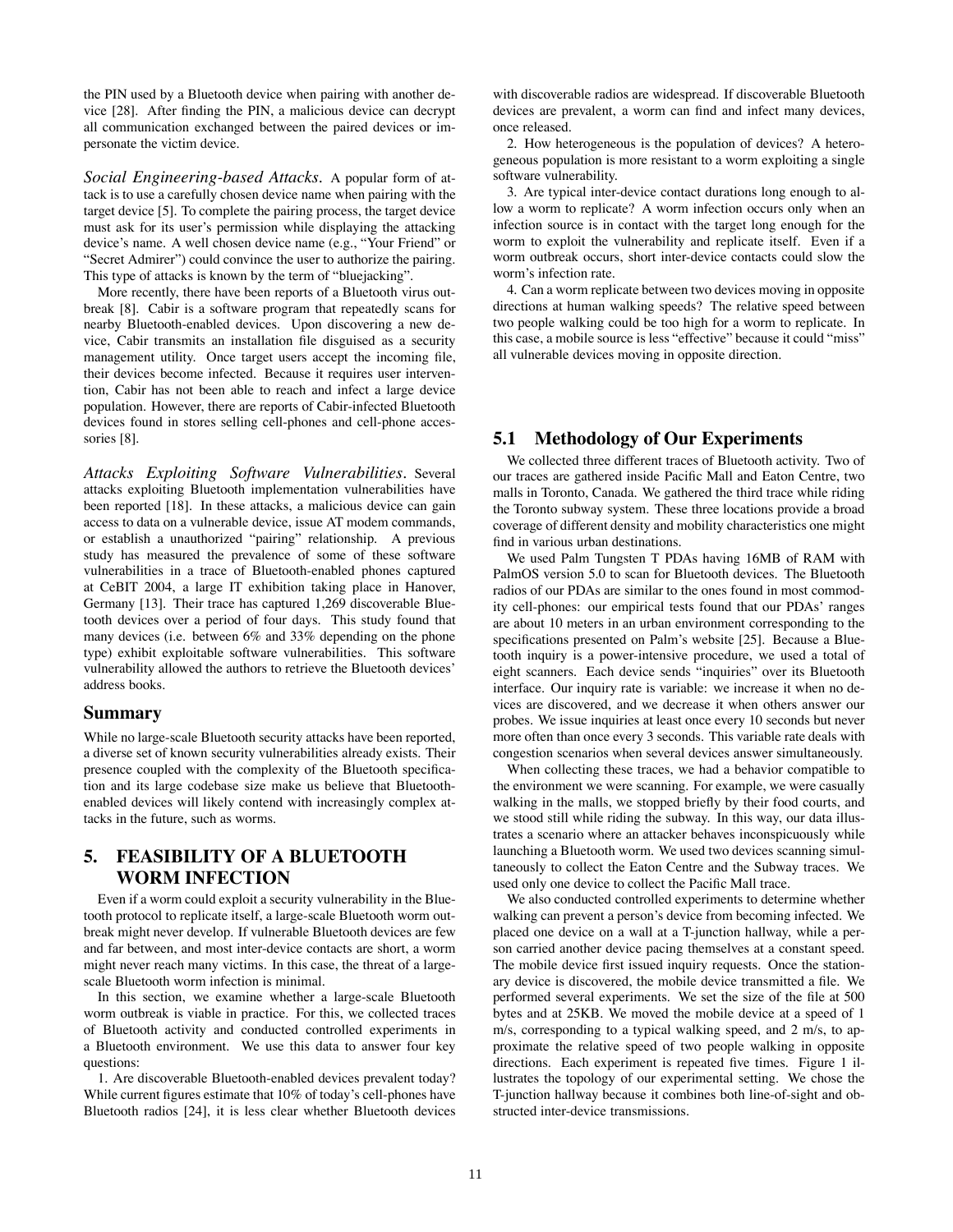| <b>Traces</b>                   | <b>Pacific Mall Trace</b>      | <b>Eaton Centre Trace</b>       | <b>Subway Trace</b>             |
|---------------------------------|--------------------------------|---------------------------------|---------------------------------|
| <b>Start Time</b>               | 11/26/2005 13:23:41 (Saturday) | 11/16/2005 10:42:56 (Wednesday) | 11/16/2005 06:49:37 (Wednesday) |
| <b>End Time</b>                 | 11/26/2005 15:10:51 (Saturday) | 11/16/2005 14:06:33 (Wednesday) | 11/16/2005 20:32:10 (Wednesday) |
| <b>Duration</b>                 | 107 minutes                    | 204 minutes                     | Intermittent Trace              |
| <b>Total # of Devices Found</b> | 90                             | 100                             | 106                             |
| # of Cell-Phones                | 87 (97%)                       | 84 (84%)                        | 96(91%)                         |
| # of Computers                  | 3(3%)                          | 15(15%)                         | 9(8%)                           |
| # of Headsets                   | O                              | 1(1%)                           |                                 |
| # of Unknown Device Types       | O                              |                                 | 1(1%)                           |

**Table 2: Summary of our traces: We use two devices scanning simultaneously to collect the Eaton Centre and the Subway traces. We use only one device to collect the Pacific Mall trace. All times are EST.**





## **5.2 Discoverable Bluetooth Devices are Prevalent Today**

A high prevalence of Bluetooth devices facilitates the spread of a worm infection. This is analogous to the spread of human diseases: large-scale epidemics spread more quickly in densely populated environments.

Table 2 shows the number of Bluetooth devices discovered in our traces. Overall we discovered 288 devices: 90 and 100 devices inside the two malls, and 106 while riding the subway. Some devices were encountered in multiple traces. On average, we found one device every 15 seconds while tracing in the malls. The longest time we spent scanning without discovering any new device was 13 minutes inside Eaton Centre and 26 minutes inside Pacific Mall. These findings show that discoverable Bluetooth-enabled devices are already prevalent in urban environments.

# **5.3 The Population of Devices is Homogeneous**

Worm infections occur only when target devices have the same vulnerability. Therefore, a worm infection rate is influenced by the degree of homogeneity of a population of Bluetooth-enabled devices. While the likelihood of a vulnerability is higher in a heterogeneous population, a worm infection could cause a larger degree of damage in a homogeneous population.

Unfortunately, our traces do not reveal the types of the Bluetooth software stacks running on the discovered devices. However, we use the devices' manufacturers as a first-degree approximation of the degree of homogeneity of the Bluetooth stack implementations. While Bluetooth stacks running on different devices made by the same manufacturer are not necessarily identical, there is evidence that Bluetooth vulnerabilities do affect different versions and devices as long as they are made by the same manufacturer [13].



**Figure 2: Breakdown of devices by their manufacturer: There are 11 manufacturers in the Pacific Mall, 13 in Eaton Centre, and 11 in the subway trace. Sony Ericsson and Nokia together account for 51% of all devices found.**

In Figure 2, we provide a breakdown of the Bluetooth-enabled devices based on their manufacturer. While we find a large number of manufacturers in each of our traces (11 in Pacific Mall, 13 in Eaton Centre, and 11 in the subway trace), Sony Ericsson and Nokia together account for half of all devices found. These results suggest that a software vulnerability present in the Sony and Nokia implementations of the Bluetooth protocol could affect more than half of all devices found in our traces. While Motorola is a popular manufacturer of many of the cell-phones available in the Toronto area, we found very few Motorola devices in our traces. Upon investigation, we found that most Motorola cell-phones are set to be non-discoverable by default.

# **5.4 Contact Durations are Long Enough for a Worm to Replicate**

An infection occurs when a source device is in contact with a target long enough for the worm to replicate itself. Consequently, how fast a worm spreads is influenced by how long devices remain in contact. We can provide initial insight into how long devices remain in contact by examining the contacts' durations between our scanners and the devices encountered.

On the left, Figure 3 shows the distribution of the contacts' durations between our scanners and other devices. Many discovered devices responded to our pings only once; we marked these contacts as having a duration of 0 seconds. We find that a large fraction of contacts (52%) are short, lasting less than five seconds, while 30% of all contacts last more than 16 seconds.

On the right, Figure 3 shows the throughput and the failure rate of transmissions between two devices we controlled. We transfered a 256KB file between two devices placed apart at different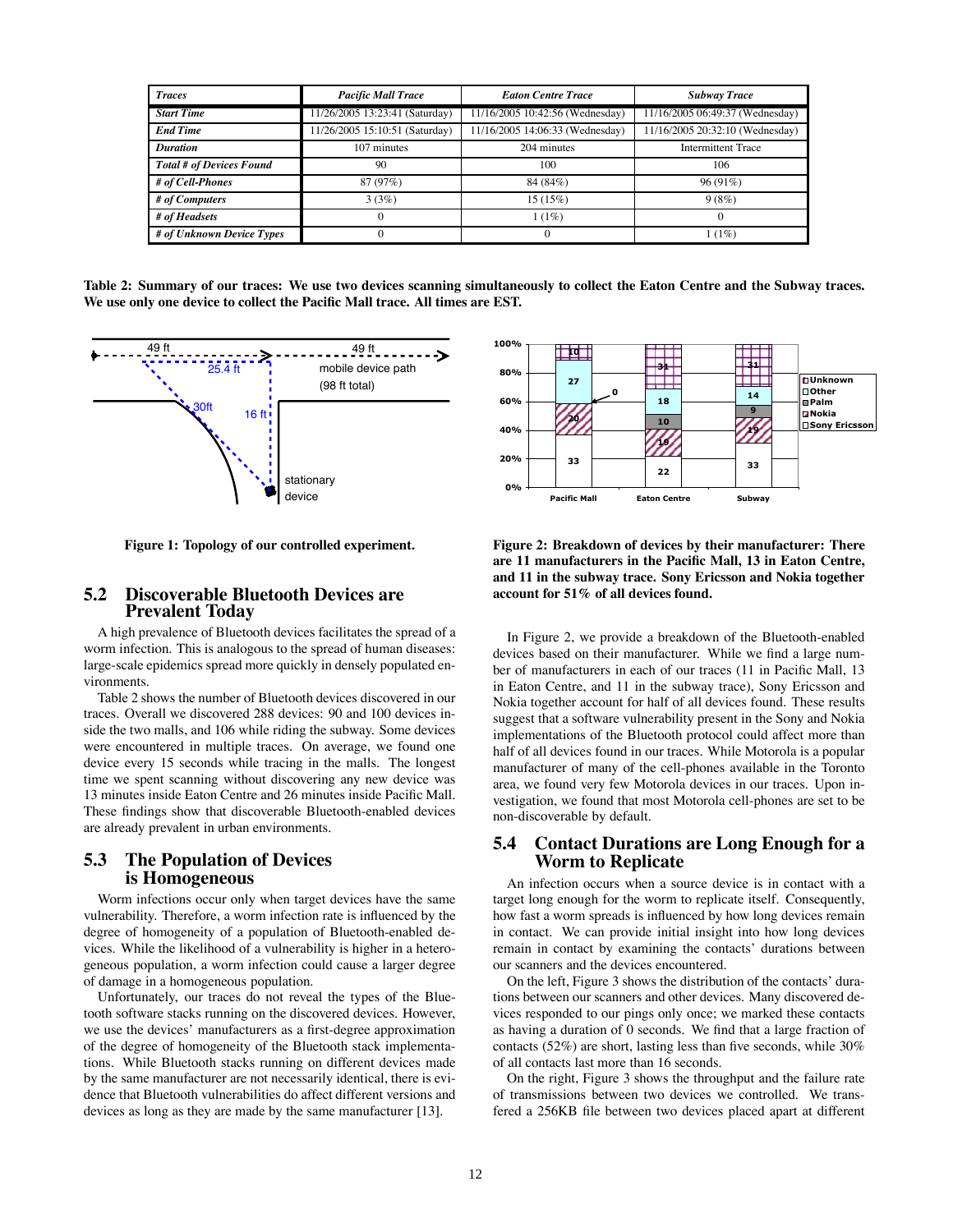

**Figure 3: Characteristics of Bluetooth connections: The distribution of contact durations across all three traces is presented on the left. On the right, we conduct experiments of how Bluetooth throughput varies with distance inside the malls and the subway. We performed eleven trials for each inter-device instance per trace, and we report average values across the trials. As distance increases, Bluetooth transmissions start to fail.**

distances, varying between 0 feet (i.e., next to each other) to 25 feet. For each distance, we performed eleven transfers while tracing inside the malls and the subway, and we present the average throughput.

As Figure 3 shows, the throughput declines almost linearly with the inter-device distance. While the lowest measured throughput was 7Kbps and occurred when the devices were 25 feet apart, the highest throughput was over 220Kbps. Across all throughput measurements performed, we find that the throughput between two devices is 185Kbps, on average. The failure rates increase with the distance between two devices. Combining all these results, half of contacts made while tracing in the malls and on the subway were long enough to transfer over 115KB, assuming an average throughput of 185Kbps. We believe that 115KB is sufficient for a worm to replicate its code; some of the most damaging Internet worms are less than 100KB in size [22].

# **5.5 Worms can Replicate between Devices Moving in Opposite Directions**

Based on our trace, we found that many contacts are sufficiently long for two devices to exchange a worm. In this subsection, we examine whether an infection source is less "effective" when moving by "missing" all devices moving in the opposite direction. For this, we use controlled experiments to determine whether a worm can replicate between two devices moving in opposite directions at human walking speeds. We conservatively assume that two Bluetooth devices must establish a Bluetooth connection for a worm infection to occur. More harmful attacks that exploit vulnerabilities in the Bluetooth inquiry phase do not need a Bluetooth connection completely established to infect a victim device.

Figure 4 illustrates the average duration of transferring 500 bytes and 25KB between two devices when they move at a relative speed of 1 m/s and 2 m/s, respectively. A relative speed of 1 m/s corresponds to a scenario when one device is stationary and the other is moving at human walking speeds. A relative speed of 2 m/s corresponds to a scenario when both devices are moving in opposite directions. As Section 2 presented, there are three phases of a Bluetooth connection setup: the inquiry phase, setting up a link, and creating a socket. We chose to use an asynchronous link (ACL) in our experiments. With ACL, lost packets are retransmitted until their successfully acknowledged. In this way, we ensure that the data has been transferred reliably between devices. As Figure 4 shows, the Bluetooth connection spends most of the time (about 92%) in the inquiry and ACL-setup phases. Because little data is exchanged, the two setup phases dominate the time spent transferring the data. We deliberately kept the amount of data exchanged



**Figure 4: Bluetooth transmissions durations in a controlled experiment: We breakdown transmissions in four steps: the inquiry step, ACL step, socket creation step, and, finally, data transmission. Each of the bars represent the average of five experiments varying the amount of data transmitted and the speed of the mobile device.**

low, to better match the scenario in which a hypothetical worm replicates its code. We also find that the average Bluetooth transfer is typically faster at 2 m/s than 1 m/s. The explanation for this counter-intuitive finding is that faster speeds put the devices within line-of-sight more quickly.

Our results illustrate that worms can infect at typical human walking speeds. The average Bluetooth connection's duration is anywhere between 2.2 to 15.9 seconds, enough for two humans walking at 1 m/s in opposite directions to exchange a copy of the worm.

## **5.6 Summary**

This section examined whether the outbreak of a Bluetooth worm infection is viable today. In summary, we found that:

- 1. Discoverable Bluetooth-enabled devices are prevalent today.
- 2. The device population is relatively homogeneous.
- 3. Most devices remain within a scanner's Bluetooth range long enough for an infection to occur.
- 4. Walking cannot prevent a person's device from becoming infected.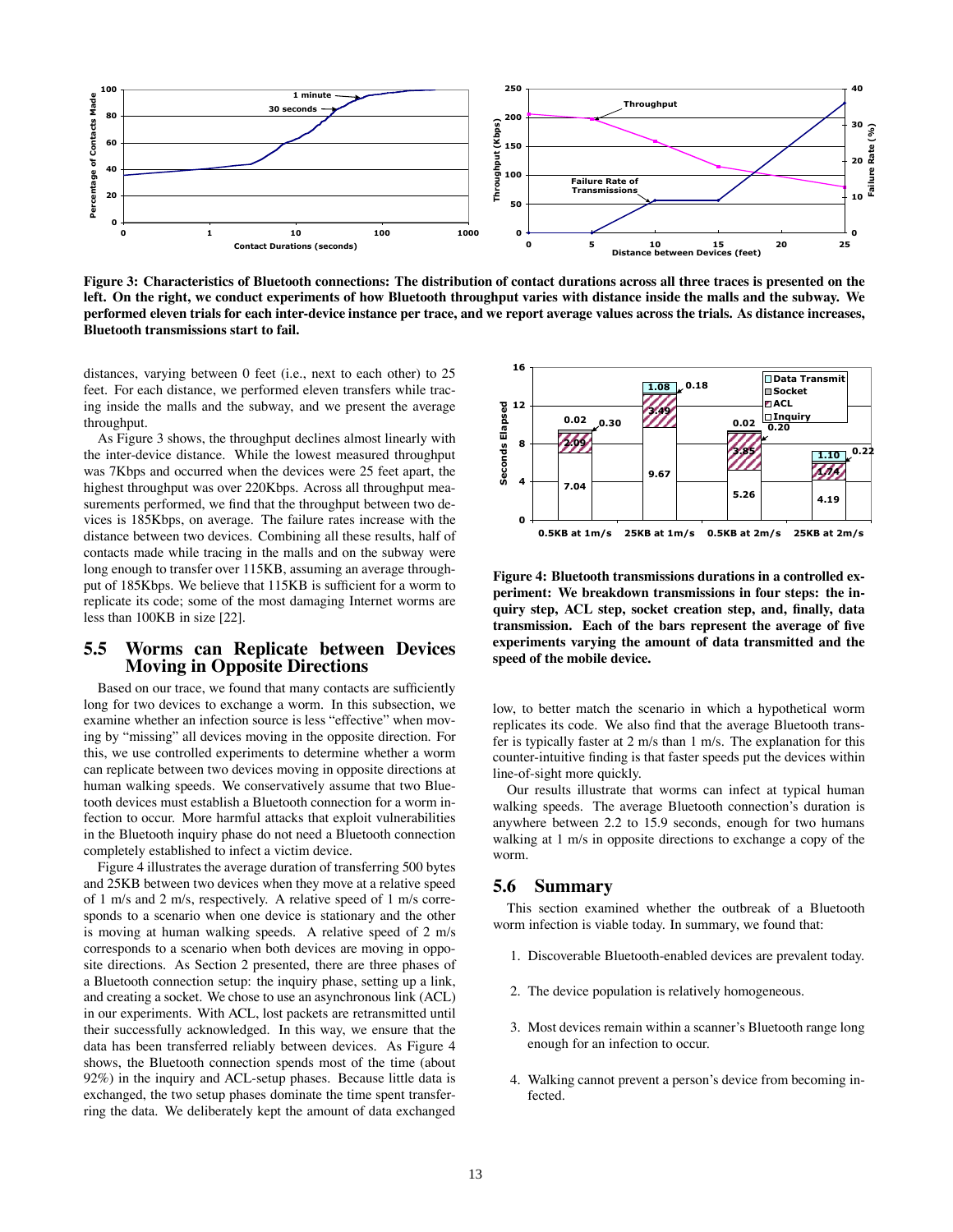# **6. SIMULATING BLUETOOTH WORM PROPAGATION**

The previous section showed that the outbreak of a Bluetooth worm is viable today. This section uses simulation to explore the propagation dynamics of Bluetooth worms. This simulation captures several key factors of a worm infection, such as the number of initial devices infected (i.e., the number of "seeds"), the total size of the device population, the fraction of vulnerable devices, and the time of the day when infections occur.

Gathering a suitable trace to simulate Bluetooth worm infections is difficult. Such a trace requires tracking thousands of devices simultaneously while recording all interactions among them. To simulate how a worm spreads worldwide, a trace needs to capture the behavior of many devices at a global scale. Our trace presented in Section 5 is inadequate to simulate a Bluetooth worm infection. The goal of our trace was to capture all Bluetooth activity in an environment suitable for starting a worm outbreak. We instrumented our scanners to discover new devices as aggressively as possible. We did not capture any interactions among the devices discovered. As a result, our trace is unrepresentative of the behavior of typical vulnerable Bluetooth devices.

In the absence of an adequate trace, we build a preliminary model that approximates the behavior of a large device population from a trace of a small number of Bluetooth-enabled devices. For this, we use a trace of Bluetooth activity previously gathered by the Reality Mining project at MIT [11]. In this project, 100 students carried cell-phones instrumented to discover nearby Bluetooth devices for 18 months in 2004 and 2005. The scanning frequency was once every five minutes. We assume that these devices' interactions are diverse enough to represent the interactions within a device population.

### **6.1 Methodology**

In all our simulations, we use a trace of Bluetooth activity spanning one month only. While the MIT project's data spans several months, we found that a one month trace contains sufficient events for our simulations. After examining the trace, we chose a 30 day period with average Bluetooth activity, starting on Thursday, October 7th, 2004 at 9:00am. Our trace consists of 51,316 events. Each event is a four-tuple: a sender, a receiver, discovery start time, and discovery end time. Overall, there are 80 unique senders and 3,833 unique receivers in our trace.

Our simulator takes four inputs: the device population size, the fraction of vulnerable devices, the number of infection "seeds" (i.e., the number of initially infected devices), and the input trace of Bluetooth events. On setup, the simulator inserts all input trace's events in an event queue ordered by the events' start times, and designates the "seeds" and the vulnerable devices. Once the setup is complete, the simulator dequeues each event, and checks whether the sender is already infected and whether the receiver is vulnerable. In this case, an infection occurs. If the node infected is not among the devices being traced, the input trace has no associated events in which the node acts as a sender. In this case, the simulator creates artificial events for the new node and it inserts them in the event queue.

We use a simple scheme to create artificial events for a new node. Each new node is mapped to an old sender from the input trace. The new node "inherits" all start times and end times of all events associated with the old sender. By not modifying the times associated with each event, the simulator preserves any time of the day effects present in the input trace. For each event, the simulator chooses a new receiver out of the entire device population. We use the following heuristic to assign receivers to a new device: devices appearing



**Figure 5: The propagation of a Bluetooth worm over time: This simulation uses a preferential attachment model in which newly created nodes are more likely to encounter popular nodes than unpopular ones. A popular node is one encountered by many others. This graph presents two simulations: one in which all 10K devices are vulnerable (y-axis on the left), and one in which only 25% of devices are vulnerable (y-axis on the right). We use 100 seed devices in both simulations.**

as receivers more frequently in the input trace are more likely to become the new node's receivers. Each device is selected as a new receiver with a probability directly proportional to the number of unique senders discovering this device in the input trace. The intuition behind our heuristic is that "popular" devices in the trace are likely to remain "popular". One effect of our heuristic is that worms spread more slowly because new devices are more likely to encounter popular "older" nodes.

Our simulation has several limitations. First, it does not capture the physical proximity and the geographical distribution of these devices. Second, it assumes that when any two devices are in contact, an infection occurs immediately. Third, the input trace is likely to be unrepresentative of how a Bluetooth worms spread around the world. We believe that our simulations match more closely the spread of a worm within one single community, such as a city. In consequence, all our simulations use a device population of 10,000 Bluetooth devices. We plan to address these limitations in future work.

Our model is different than traditional epidemic models, such as the SIR model [31]. First, traditional epidemic models are *homogeneous*, in the sense that an infected device is equally likely to infect any other susceptible device. Second, our model makes an attempt to preserve a non-uniform degree of popularity across the entire device population. Third, our model reproduces any temporal effects present in the data, such as time-of-the-day or day-of-the-week effects.

## **6.2 Bluetooth Worm Infection Dynamics**

In this subsection, we examine how quickly a worm infects vulnerable nodes in a population of 10,000 devices. We conduct two experiments: one in which all devices are vulnerable, and one in which a vulnerability is discovered in a single manufacturer's Bluetooth implementation. In our experiments presented in Section 5, we found that a single manufacturer (e.g., Sony) can account for at least 25% of all Bluetooth devices today. Therefore, we chose to simulate a scenario when only 25% of devices are vulnerable.

Figure 5 shows the results of our simulations: one in which all 10,000 devices are vulnerable, and one in which only 2,500 devices (25%) are vulnerable. In both cases, the simulations start with 100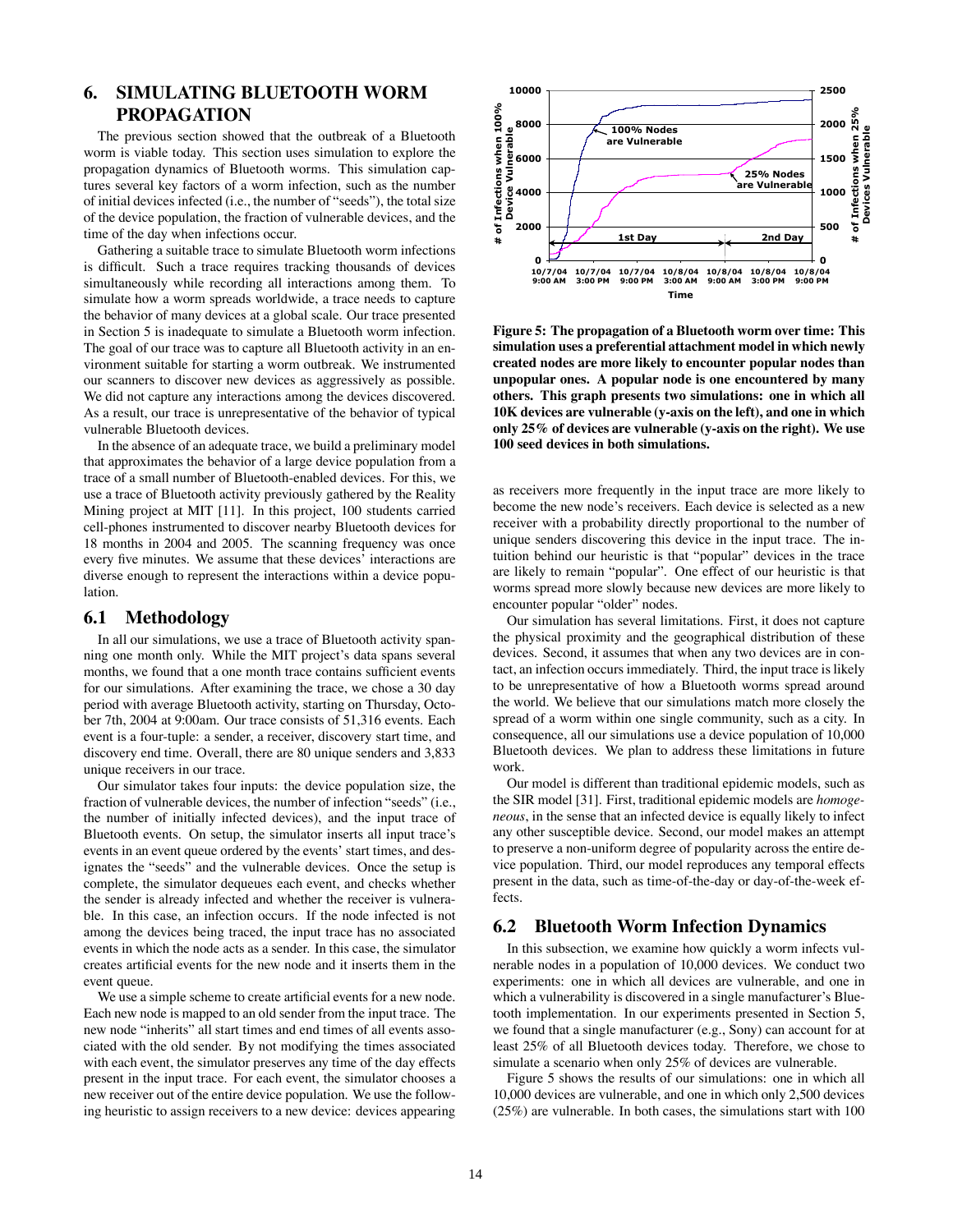

**Figure 6: Varying the initial number of infection seeds: While more seeds make worms spread more quickly, the infection rates' speedups are relatively modest. We use 100 seed devices and 100% of the population is vulnerable.**

infected devices, i.e., "seeds". We find that a Bluetooth worm infects half of the devices in four hours when the entire device population is vulnerable. When only 25% of devices are vulnerable, half of them are infected in sixteen hours. In both cases, the worm propagates quickly: in 24 hours, the worm reaches a large fraction of vulnerable devices (90% and 51%, respectively.) We can also see that a worm "slows-down" during nighttime, but it then resumes a quick pace of infections the following day. These preliminary findings suggest that a Bluetooth worm can infect a significant number of devices in just a few days.

## **6.3 Increasing the Initial Number of Infection Seeds**

In this subsection, we examine whether the number of initial infections affects how quickly a worm spreads. This can help us gain insight into whether an attacker needs a large number of initial victims before a worm starts to propagate rapidly.

Figure 6 shows the infection rate of a Bluetooth worm in a population of 10,000 devices when the number of seeds is set to 100, 200, 500, and 1,000 respectively (all devices are vulnerable). We find that more seeds make a worm spread more quickly, although the infection rate speedups are modest. This suggests that the number of initial seeds does not strongly affect the spread of the worm.

#### **6.4 Varying the Initial Time of the Outbreak**

In this subsection, we examine whether the initial time of outbreak affects how quickly a worm propagates. Figure 7 shows the infection rate of a Bluetooth worm when its outbreak occurs at 9am, 3pm, 6pm, and 9pm, respectively. As before, we simulate a population of 10,000 devices with 100 devices initially infected. All devices are vulnerable. We find that the worm discovers few vulnerable devices during nighttime. Therefore, a worm's infection rate is initially slow if the infection outbreak occurs during off-peak hours. Although not presented here, we also found that Bluetooth worms spread more slowly when their outbreaks occur on weekends and holidays.

#### **6.5 Summary**

This section used preliminary simulations to examine the propagation dynamics of Bluetooth worms in a population of 10,000 devices. We found that:

1. Bluetooth worms spread quickly, infecting a population of



**Figure 7: Varying the initial time of the outbreak: The time of the day affects Bluetooth worms' infection rates. Bluetooth worms spread more quickly during the day than over night. We use 100 seed devices and 100% of the population is vulnerable.**

10,000 devices over a few days only. If all devices are vulnerable, 90% of them are infected in 24 hours. If only 25% of them are vulnerable, the majority are infected in less than two days.

- 2. Bluetooth worms spread more quickly when more initial seeds are infected. However, the effects of the number of seeds on a worm's infection rate are modest.
- 3. Bluetooth worms spread more quickly during the day than over night.

These results have implications for the security of Bluetooth devices as a whole, and for the design of detection and prevention systems. In the next section, after we present our conclusions, we discuss these implications.

# **7. CONCLUSIONS AND DISCUSSION**

This paper presented a preliminary investigation of worms in a Bluetooth environment. We showed that the Bluetooth protocol is complex and it is already facing a diverse set of known security attacks. Based on traces of Bluetooth activity, we found that starting a Bluetooth infection today is easy, once a vulnerability is discovered. Finally, we used trace-driven simulations to examine the propagation dynamics of Bluetooth worms. We found that Bluetooth worms can infect a large population relatively quickly, in just a few days.

Many of today's Bluetooth devices provide the user with the option to make them non-discoverable. Once a device is made nondiscoverable, the device does not respond to any received Bluetooth inquiry messages. This feature suggests that an effective countermeasure to a Bluetooth worm infection is making the device nondiscoverable or even turning the Bluetooth radio off. We find this solution unappealing: it will prevent devices from using Bluetooth for legitimate applications [21]. We believe that solutions that prevent worm infections while preserving Bluetooth functionality are preferable.

Although Bluetooth worms spread orders of magnitude more slowly than Internet worms, Bluetooth worms spread quickly enough that human-mediated counter-response solutions are likely to be difficult to implement in practice. Based on our simulations, such solutions must detect a worm's presence, analyze infected code, and create, test, and distribute a security patch in the span of